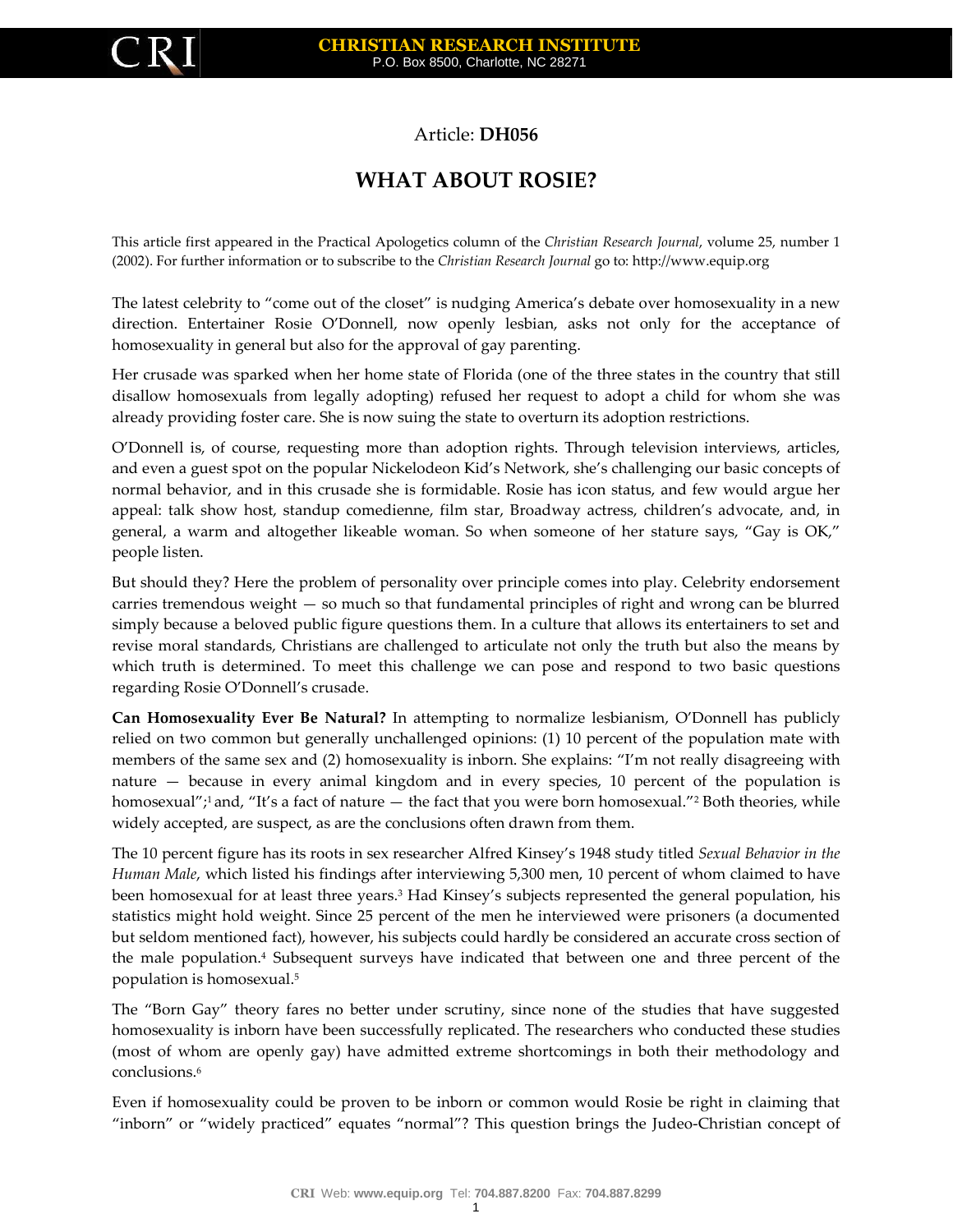Created Intent into sharp contrast with Rosie's approach. In both Testaments, Scripture teaches a specific divine intention for sexual behavior independent of genetics or subjective experience. Rosie errs not only by attempting to normalize homosexuality but also in the way she reaches her conclusions on normality itself. If we are not created beings but have evolved randomly and answer to no one, then she might be correct in assuming we can determine morality by consensus or genes. If we are created beings who therefore will answer to a Creator, however, it behooves us to determine how the Creator, not we, defines "normal."

**If Homosexuality** *Is* **Unnatural, Does That Automatically Mean Homosexuals Can't Be Good Parents?** If we pit a worst-case heterosexual couple against a best-case homosexual one, we'd have to concede a victory to the gay couple. Rosie employs this tactic when she offers the misconduct of many heterosexuals as evidence that "straight" is not always "good": "There are some heterosexuals that have heterosexual behavior that is appalling sexually, that is deviant and bad and not really moral."<sup>7</sup>

Drawing on the unhappy conditions of her own childhood, she states, "I was raised in a heterosexual family, and that was not a good family for children."<sup>8</sup> She then concludes that sexual orientation is irrelevant in parenting by saying, "I think somebody's values are shown best in the way they treat others and their children, and the world in general. It's not necessarily the way that they respond sexually and emotionally to the person they choose to live with."<sup>9</sup>

A child raised in a crime-infested ghetto by two violent, drug-abusing heterosexual felons certainly would be better off with Rosie and her partner in their well-appointed Florida estate. Worst-case–bestcase comparisons, however, aren't helpful. The question is not whether some heterosexuals do bad things — nor do we question the capacity of homosexuals to do good things. We appreciate the myriad of cultural and professional contributions many of them have made and do make. Our concern, rather, is with Rosie's attempt to blur any critical distinction between homosexual and heterosexual parenting.

Psychologist Dean Byrd, vice president of the National Association for the Research and Treatment of Homosexuality, shares this concern: "Studies demonstrate there is, in fact, a difference between nonheterosexual and heterosexual parenting. Children raised by non-heterosexuals are more apt to experience gender and sexual confusion, they are more apt to become promiscuous, they are at greater risk of substance abuse or suicide."<sup>10</sup>

Researcher Barbara Eisold conducted such a study and came to similar conclusions in her report "Recreating Mother," in which she asserts the need for a mother. Observing the developmental problems of a boy named "Nick," who was raised by two homosexual men, she was struck by Nick's desire for a mother figure as evidenced in his habit of fantasizing an imaginary "Mommy": "How do we explain why this child, the son of a male couple, seemed to need to construct a woman — 'Mother' — with whom he could play the role of a loving boy/man?"<sup>11</sup>

Her explanation is in sync with Scripture and common sense: "Eisold sees some normal, programmed developmental forces at work in a boy who has no mother: if he has none, he will need to make one. This must be part of what it means to be human: children need both mothers and fathers."<sup>12</sup>

Researcher Harry Biller draws similar conclusions while studying infants raised by a lesbian couple without fathers: "Differences between mother and father can be very stimulating to the infant — the infant who receives verbal as well as physical stimulation from both mother and father profits from the experience. Infants with involved fathers were usually at a developmental advantage. Well fathered infants are more secure and trusting in branching out in their explorations."<sup>13</sup>

No doubt Rosie and other pro-gay apologists might offer examples of seemingly well-adjusted children raised by gay couples, but the principles behind the studies have been verified clinically and historically: Children raised in a stable heterosexual home fare better than those raised by a homosexual couple, no matter how stable. The difference between the two homes lies not so much in the nature or personality of the parents but in the contrast of gender, which is built into heterosexuality and which homosexuality, by its nature, must lack. The male-female complement, a critical part of Created Intent, is praised in the Bible